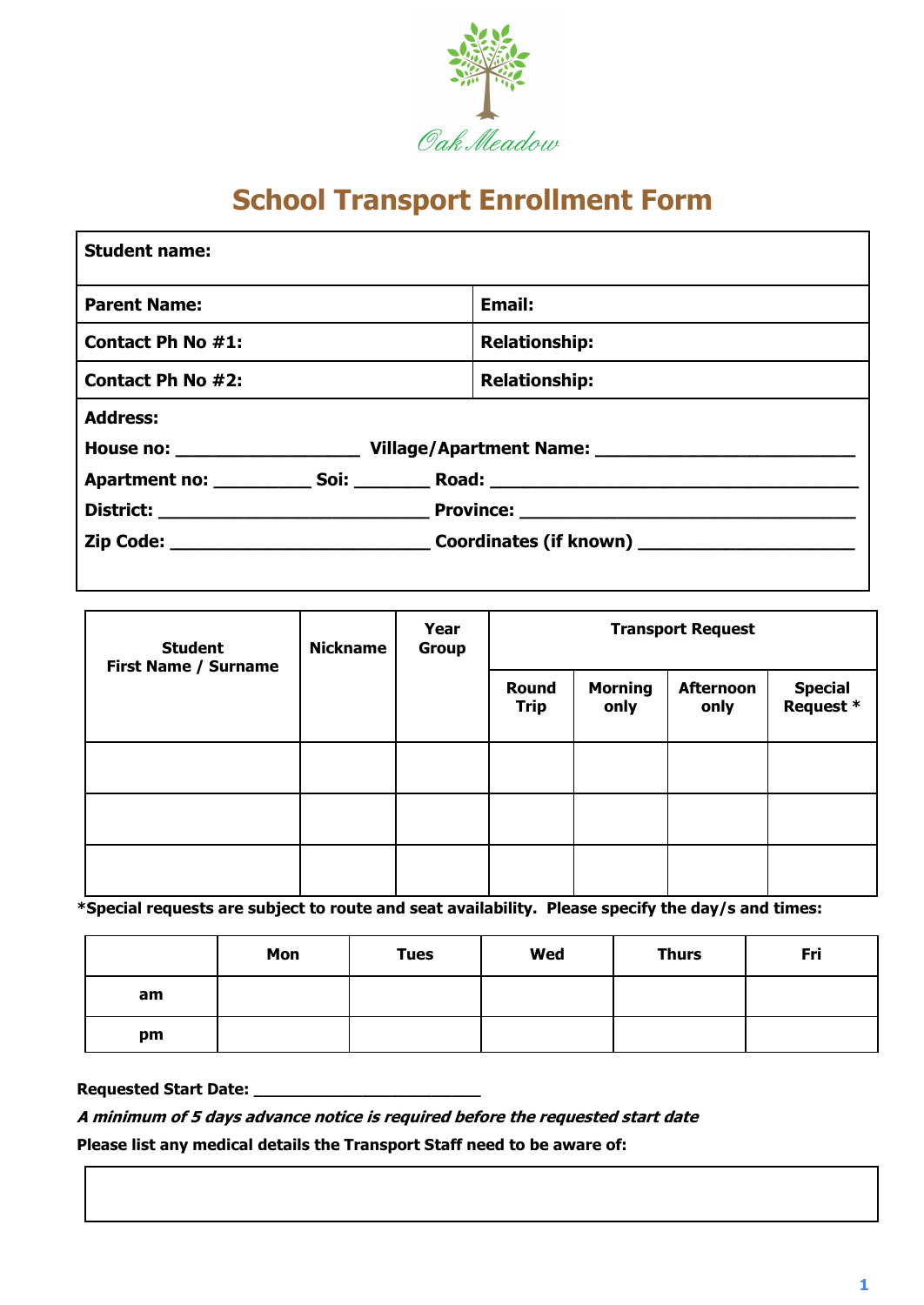

### **School Transport Rate**

| <b>ZONE</b>                                                                                     | <b>Period 1</b> |                         | <b>Period 2</b>  |                         | <b>Special Order</b> |       |
|-------------------------------------------------------------------------------------------------|-----------------|-------------------------|------------------|-------------------------|----------------------|-------|
|                                                                                                 | (Term 1) THB    |                         | (Term 2 & 3) THB |                         | (per trip) THB       |       |
|                                                                                                 | 2-way           | $1$ -way                | 2-way            | $1$ -way                | 2-way                | 1-way |
| ZONE <sub>1</sub>                                                                               | 1,500/week      | 1,000/week              |                  | 1,500/week   1,000/week | 400                  | 400   |
| ZONE <sub>2</sub>                                                                               | 1,500/week      | 1,000/week              |                  | 1,500/week   1,000/week | 400                  | 400   |
| ZONE <sub>3</sub>                                                                               | 1,500/week      | 1,000/week              |                  | 1,500/week   1,000/week | 400                  | 400   |
| ZONE <sub>4</sub>                                                                               | $1,500$ /week   | 1,000/week              |                  | 1,500/week   1,000/week | 400                  | 400   |
| ZONE 5                                                                                          | $1,500$ /week   | 1,000/week              |                  | 1,500/week   1,000/week | 400                  | 400   |
| ZONE 6                                                                                          |                 | 1,500/week   1,000/week |                  | 1,500/week   1,000/week | 400                  | 400   |
| 2-way / 1-way Starting Period 1 / 2<br><i>Office Use only</i> : Zone ________                   |                 |                         |                  |                         |                      |       |
| Special Order: _______ THB per trip No. of trips: _______ Invoice Amount: _______<br><b>THB</b> |                 |                         |                  |                         |                      |       |
|                                                                                                 |                 |                         |                  |                         |                      |       |

I have provided accurate information above and will update phone numbers and any other information as required. I have fully read, understand and have discussed with my children the Transport Service Rules, Regulations and Information provided and agree to abide by these. I also agree to the payment of the above applicable fees and understand the Transport Service withdrawal and no refund policy. My children will continue on the Transport Service until such time that I withdraw them from the school or from the service with advance notice as per the policy.

In the event of an emergency, I authorize the school staff to take necessary action if I cannot be contacted immediately and will not hold the school, its staff or others liable in the event of any accident or injury caused whilst using the school Transport service. I will ensure I have adequate medical insurance to cover any treatment required as a result.

| Name:      | Relationship: |
|------------|---------------|
| Signature: | Date:         |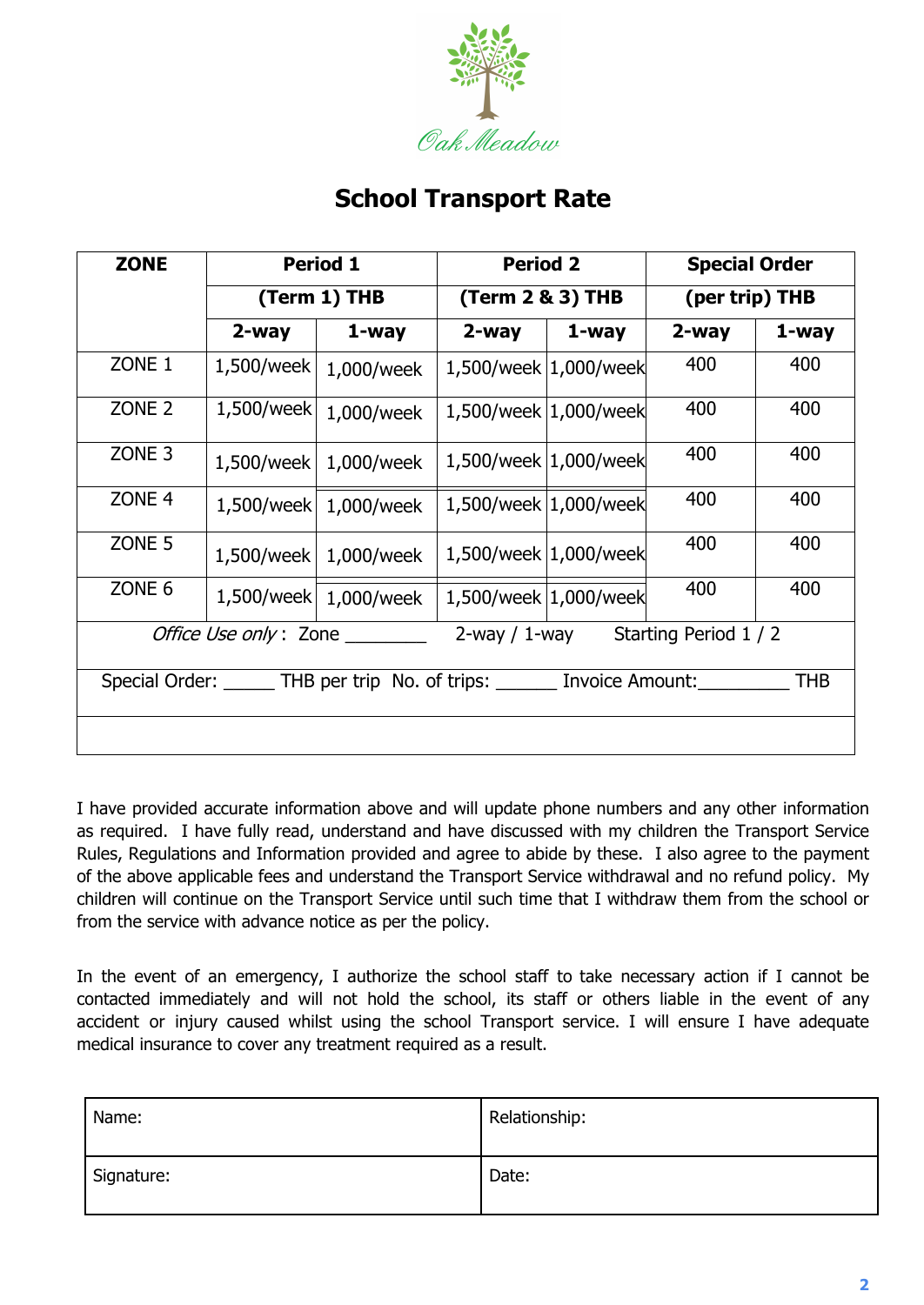

# **School Transport Rules, Regulations & Information**

OMIS School Transport Service enables students to get to and from home and school safely and securely. Our aim is to ensure that the safety of the students and the efficient running of the service are given the highest priority. The following Rules and Regulations are outlined to ensure that all parents/guardians and students are aware of their own roles and responsibilities when using the Transport service. Please share and discuss these with your children.

Contact and emergency numbers are clearly listed at the end. Please make sure that you have these numbers available for easy access when required. Any concerns or comments that you may have will be dealt with quickly and efficiently. Please do not hesitate to get in touch if we can be of any assistance.

#### **School Buses & Safety:**

- All buses are fitted with seat belts and are regularly serviced and maintained.
- Regular bus and other necessary documentation checks are also carried out.
- All Bus Drivers and Monitors have had a Police Clearance to enable them to work for our school.
- Bus Drivers and Monitors are provided with training in basic First Aid, Child Safeguarding, School Travel Manager, emergency procedures and the schools expectations.
- All students **must** wear seat belts for the full duration of the journey.
- Students must not put themselves or other passengers in any unnecessary danger and must listen to the Bus Monitor and/or Driver at all times.

#### **Pick up and drop off:**

- The pick up times vary from 6.00 7.30am dependant on distance and routing. Most routes take between 15 mins to 1 hour to reach school and/or home.
- All students should be ready and on time for the given pick up time. If a student is not at the bus pick up point at the scheduled time or does not arrive within **three minutes** of the bus pick up time it will be assumed the service is not needed that day and the bus will depart. No phone call or warning will be given. Note: This 3 minutes cannot be used daily, parents will be contacted if this occurs regularly. If a student misses the bus, parents/guardians will be responsible for getting their children to school.
- The school bus will not allow students to travel on a bus if they are not on the bus register.

Initial: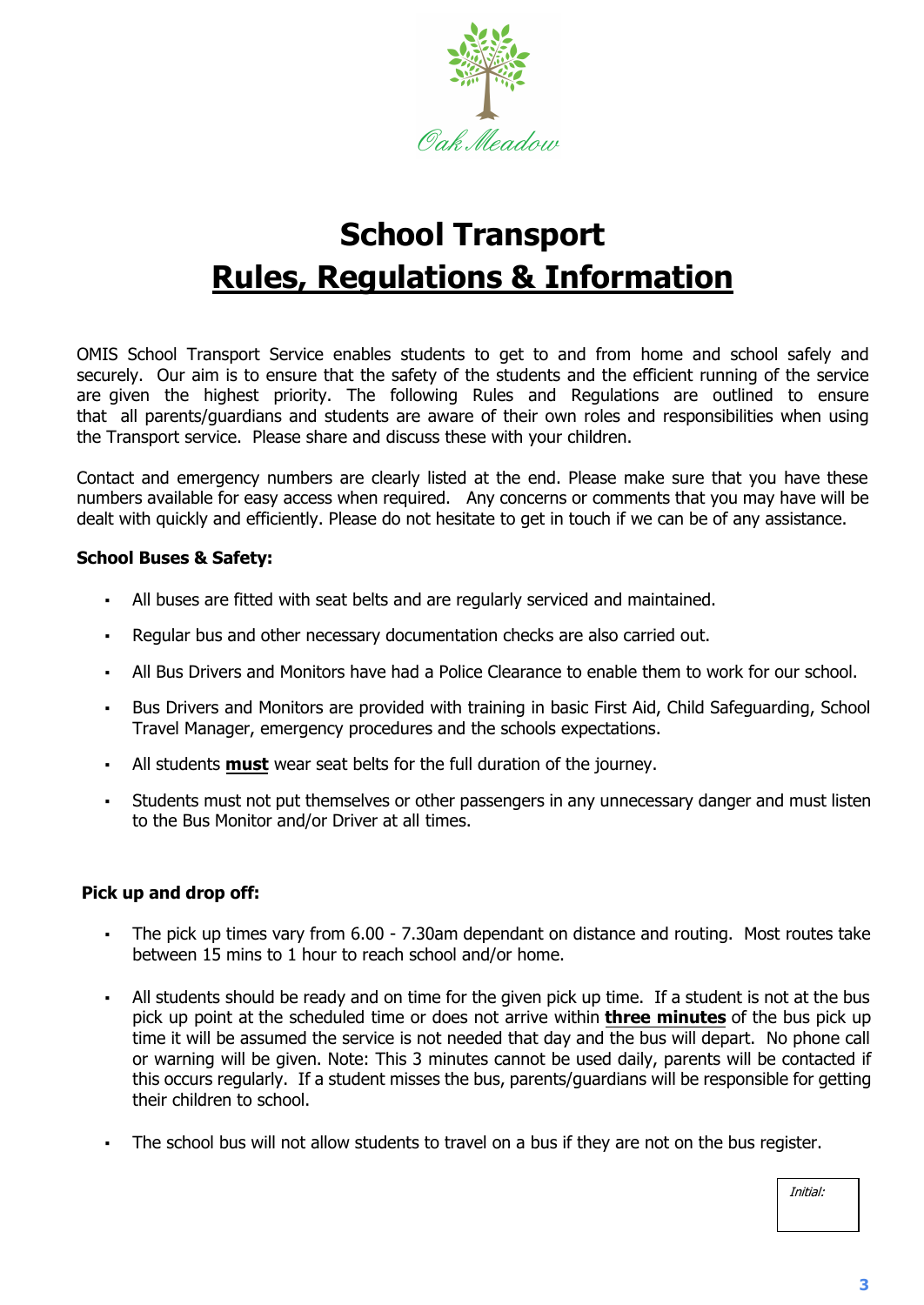

#### **Pick up and drop off (continued)**

- Student must go to the school bus directly after school. Buses will depart from School as soon as all users have arrived or a maximum of 15 minutes from the end of the school day: Primary 3:15 PM, 5:00 PM Secondary 3:15 PM, 5:00 PM
- **·** If a student is late and misses the afternoon bus, parents will be responsible for arranging private transport home. Parents will receive a message via the parent App if your child does not board their scheduled bus.
- A Primary student's parent/guardian must meet the bus on arrival. Primary students will be handed over to a parent/guardian, Secondary students will be permitted to enter the house/compound/apartment on their own (unless specifically requested otherwise).
- If no one is home to meet a student, the student will return to school with the bus and parents/guardians will be required to collect them from school.
- Changes/cancellations can only be received from parents/guardians or Year 12 & 13 students. Students in Year 11 and below cannot make any changes without parental permission.

#### **Expectations & Student Conduct**

- The School Transport Service is seen as an extension of the school day and therefore the expected behaviour of all users is the same as is expected during the school day.
- Students must respect and listen to the Bus Driver and Monitor and be considerate of other bus users to ensure a pleasant journey for all passengers.
- Seatbelts **must** be worn at all times when a student is on the bus.
- Eating and drinking is not permitted whilst on the school bus.
- If a student's behaviour on the school bus gives cause for concern, we reserve the right to suspend the service for a period of time and ask parents to make alternative transport arrangements. Academic staff will respond to any disciplinary concerns reported by a Bus Monitor, other students, parents or teachers. If it is felt that the behaviour warrants it, immediate suspension may occur.
- If disciplinary action results in a student being temporarily or permanently suspended from using the school transport service, there will be no refund of transport fees.
- If a student causes any damage to the bus or its property, accidentally or deliberately, the student's parent/guardian will be required to compensate the bus owner for the cost of the repair.

Initial: